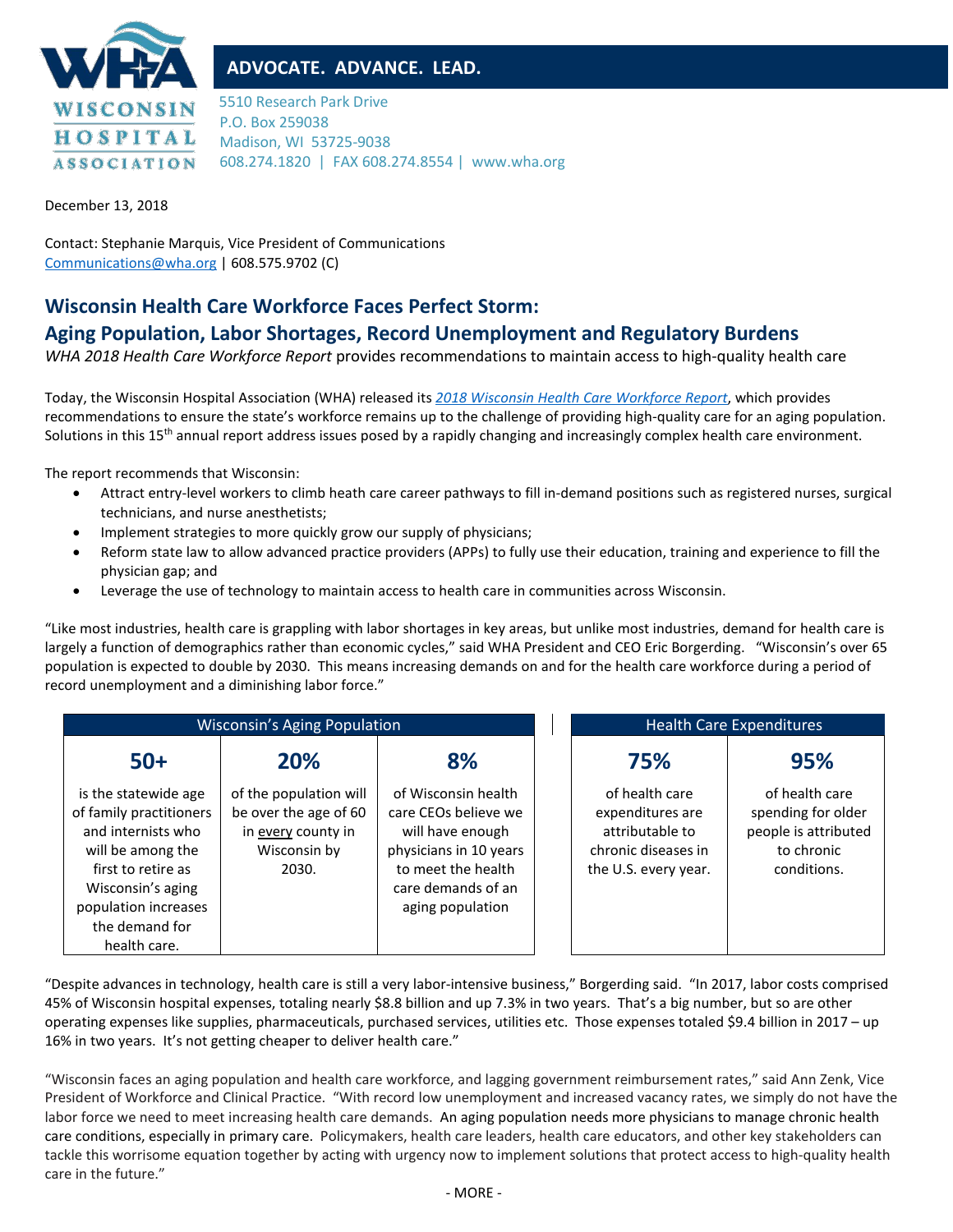## **KEY ISSUES AND RECOMMENDATIONS**

Wisconsin's physician supply needs to grow faster.WHA-crafted graduate medical education (GME) grants enacted in 2013 and administered by the Wisconsin Department of Health Services are gaining traction in growing our physician pipeline.

Since the launch of the GME grant initiative in 2013, 10 new residency programs have been created and nine existing programs have expanded in 36 counties across Wisconsin as a direct result of the WHA-spearheaded matching grant program. Estimates show there will be more than 100 additional physicians enrolled in Wisconsin-based residency programs by July 2020.



"WHA's 'Grow Our Own' equation shows that a Wisconsin student completing medical school in Wisconsin and a GME residency in the state has an 86% likelihood of staying to practice," said Zenk. "But, with the pathway to practice taking a decade or more, Wisconsin's physician workforce cannot grow fast enough to keep up with the increased demand of an aging population and the increased retirements of an aging workforce."

**RECOMMENDATION**: Wisconsin policymakers must continue to sustain state funding to support GME creation and expansion.

Wisconsin is increasingly reliant on advanced practice providers. WHA analysis shows that advanced practice clinicians have stepped up to fill the gap created by physician shortages, with hospital employment doubling in the last decade. Such rapid growth could have resulted in severe shortages, but advanced practice providers (APPs) have not only responded with growth in numbers, the profession has expanded education, training and experience to provide a broader spectrum of care.

State and federal policy changes have also supported expansion of APP practice. For instance, APPs are now allowed to serve on hospital medical staffs, as well as admit and care for hospitalized patients. There is more work to be done.

"Outdated Wisconsin statutes that specify 'physician' leave APPs in limbo and create barriers to care – care that education, training and experience make them well qualified to provide," said Zenk. "Wise use of the workforce means distributing the responsibility for patient care among a multi-disciplinary team with all team members working to the top of their training, education and experience."

**RECOMMENDATION**: Hospitals, health systems, and APP professionals must identify barriers to APPs practicing to the full extent of their education, training and skill, and policymakers must break these barriers down.

Telemedicine adoption must be supported and accelerated. As provider shortages worsen in many areas of the state, it is simply impossible to extend the physical presence of a physician. For instance, 55 of 72 Wisconsin counties have a psychiatrist shortage, and 15% of Wisconsin's psychiatrists are age 65 or older. With a professional pathway of more than a decade, many psychiatrists will retire before the supply can be replenished, leaving countless Wisconsin citizens out of reach of care for their behavioral health needs. Telemedicine can help put behavioral health care, and other specialty care, in reach for all.

Government regulations and reimbursement for telemedicine currently require a health care brick and mortar setting with a nurse or other provider using technology to assist with the examination. This coordination can be time consuming and create wait time for the patient and the assisting clinician. Site requirements also add transportation costs as Medicaid enrollees travel from their home to a clinic or hospital telemedicine site.

"Telemedicine is a safe tool for the delivery of high-quality, cost-effective health care, and can create access in rural and urban underserved areas," said Zenk. "Wisconsin rules and regulation need to catch up to the innovations that health care and technology experts have made to use telemedicine to the fullest extent."

Telemedicine has a proven track record in Wisconsin. Advanced practice nurses and physician assistants caring for hospitalized patients can consult with their physician partners via telemedicine. Specialists can see patients in multiple settings from one location using smart phone technology. Remote patient monitoring helps free up caregivers to spend more time at each patient's side. Technology has advanced and is easier to use with a broader range of capabilities; capabilities that current rules and reimbursement don't allow Wisconsin to make full use of.

**RECOMMENDATION**: Payers and policymakers must remove site limits to reflect the current capabilities of technology to support access to care wherever the patient is. Medicaid reimbursement for telemedicine should be treated the same as in-person care.

- MORE -